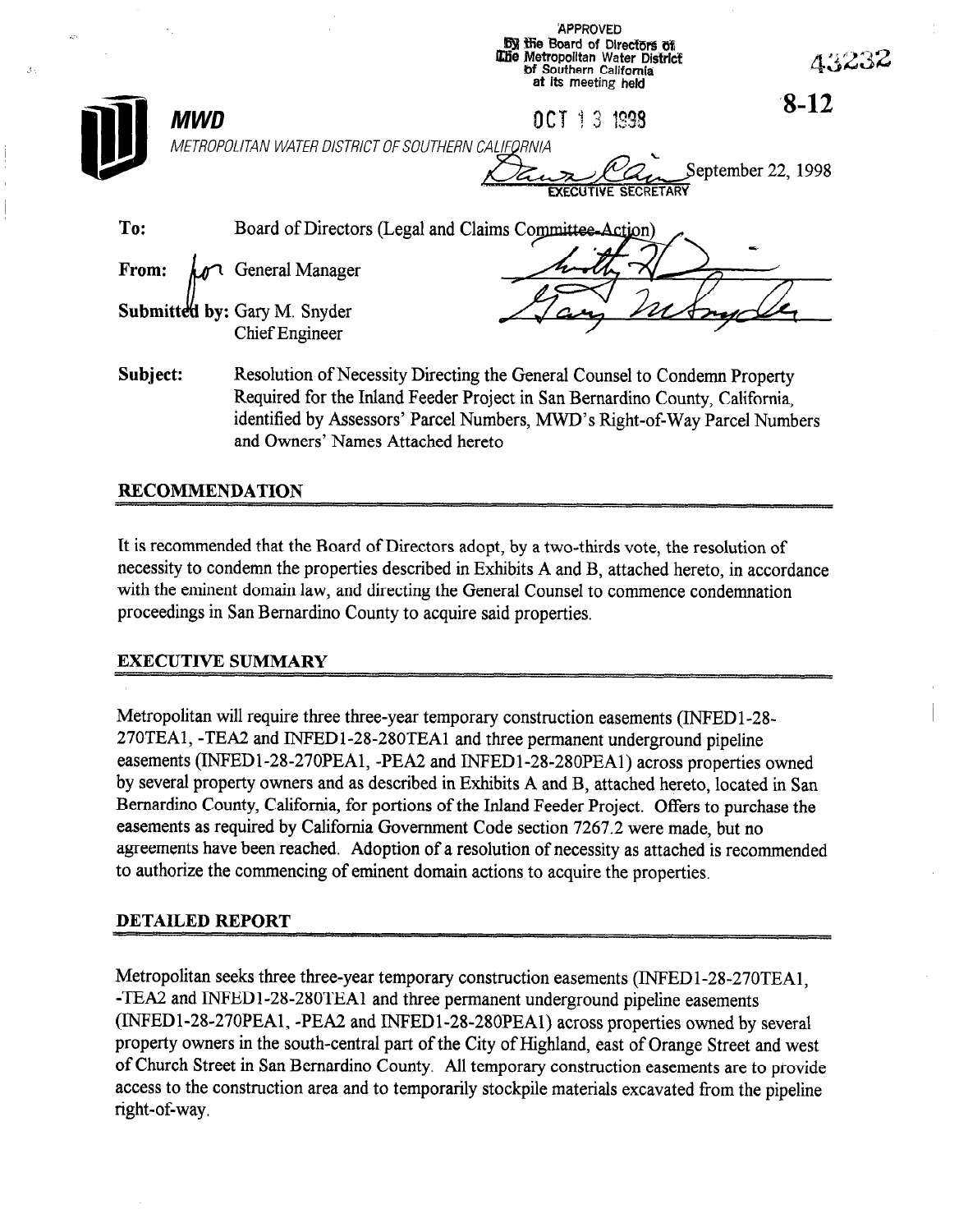$\mathbb{E}_{\xi^{\pm}}$ 

Parcels INFEDl-18-270TEA1, -TEA2, -PEA1 and -PEA2 are owned by S-P East Highlands, LLC, Westerra East Highlands and E Highlands RH Master Hoa. Parcel INFED 1- 18-270TEAl is a three-year temporary construction easement across a 140 foot wide strip of land consisting of 4.215 acres and traverses westerly from Church Street north of the permanent easement, to the westerly boundary of the larger parcel. Parcel INFEDl-18-270TEA2 is a small triangular shaped temporary construction easement which lies northeasterly and adjacent to the permanent easement, consisting of .045 acres. Parcel INFEDl-18-270PEAl and -PEA2 are permanent underground pipeline easements, consisting of 2.422 acres and .045 acres respectively. The larger parcel consists of 26.61 acres and is unimproved. The appraisal for the permanent and temporary easements is \$199,750.

Parcels INFEDl-28-280TEAl and -PEA1 are owned by East Highland Acres. Parcel INFEDl-28-280TEAl is a three-year temporary construction easement across a 140 foot wide strip of land consisting of 4.25 acres and traverses easterly from Orange Street north of the permanent easement to the easterly boundary of the larger parcel. Parcel INFEDl-28-280PEAl is a permanent underground pipeline easement and is approximately 90 feet wide, consisting of 2,733 acres. The larger parcel consists of 22.3 18 acres and is unimproved. The permanent and temporary easements have been appraised at \$237,500.

On September 4, 1998, notices of intention to adopt a resolution of necessity and for an opportunity to appear and be heard before the Special Committee on Real Property Management on September 22, 1998, as to the necessity for the Project and the taking of the easements, were served on the property owners. The Eminent Domain Law requires an owner to provide a written request for a hearing within 15 days after the notice was served to be entitled to a hearing on the adoption of a resolution of necessity. No written request was received and the property owners did not appear at the hearing. A written summary of the hearing and the recommendation of the Special Committee on Real Property Management is attached. The Special Commitee voted to recommend approval of the proposed resolution.

Transmitted herewith is the form of resolution declaring the necessity of the Project and the acquisition of the temporary and permanent easements described in Exhibits A and B, attached thereto, and directing the General Counsel to commence condemnation proceedings in San Bernardino County to acquire the temporary and permanent easements.

On February 9, 1993, the Board certified that the Final Environmental Impact Report for the Inland Feeder Project had been completed in compliance with the California Environmental Quality Act (CEQA) and the State Guidelines, and that it had reviewed and considered the information contained in that document. The Board's action on the subject resolution is therefore in compliance with CEQA. No further environmental documentation or review is necessary for the Board to act on this request.

ks: 12008

Attachment(s)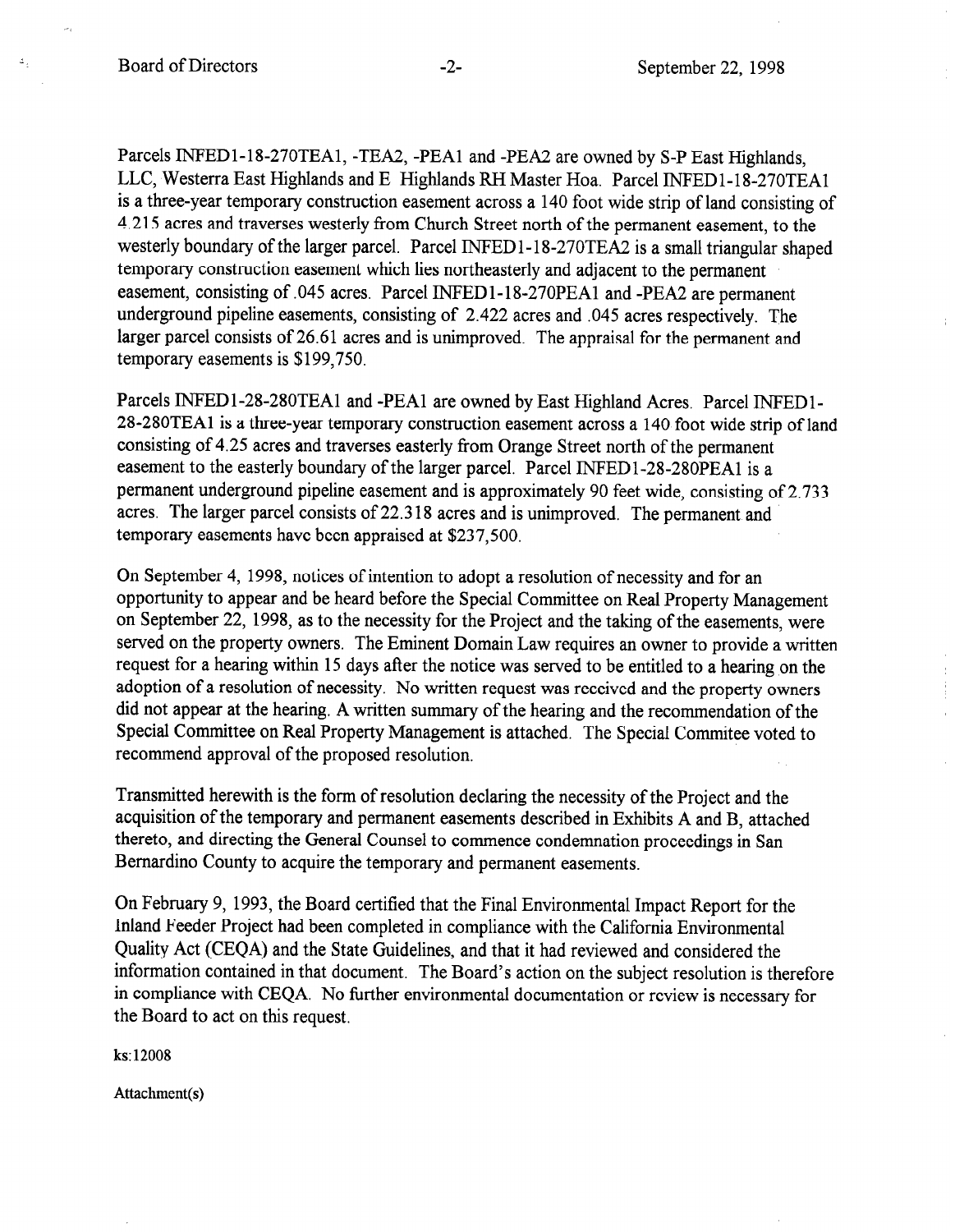# SUMMARY OF HEARING AND RECOMMENDATION OF THE SPECIAL COMMITTEE ON REAL PROPERTY MANAGEMENT REGARDING ADOPTION OF A RESOLUTION OF NECESSITY TO CONDEMN PROPERTY FOR THE INLAND FEEDER PROJECT

 $\sigma$ 

 $\Lambda^-$ 

On September 22, 1998, at the offices of The Metropolitan Water District of Southern California, located at 350 South Grand Avenue, Los Angeles, California 90071, Room 311, a hearing was held by the Special Committee on Real Property Management of the Board of Directors. Committee Chairman Jerry Ring presided. The Committee was called to order and a quorum was present.

Senior Deputy General Counsel Lauren Brainard advised the Committee that it has been delegated the authority by Metropolitan's Board of Directors to hold the hearing required by law as a prerequisite to the adoption of a resolution of necessity to acquire property through the exercise of the eminent domain power. The purpose of the hearing is to allow the Committee to make a determination regarding whether the public interest and necessity require the proposed Project, whether the Project is planned or located in the manner that will be most compatible with the greatest public good and the least private injury, and whether the easements to be acquired are necessary for the Project.

 $\frac{1}{2}$ to the owners in accordance with the communities with the law. The case in the case in the communities were provided with the communities of the context of the context of the context of the context of the context of the co to the owners in accordance with the law. The owners were provided written notice of the hearing, but no request to appear was received and no appearance was made.

Mr. Brainard made a presentation regarding the Inland Feeder Project, and identified the  $\mu$ r. Brainard made a presentation regarding the iniand reeder Project, and identified the easements as three permanent pipeline easements and three three-year temporary construction easements in San Bernardino County between Boulder Way and Church Street. There are two three-year temporary easements that are 140 feet wide and a small triangular temporary easement. The temporary easements are to be used for a lay down facility and construction access. Two of the permanent pipeline easements are 90 feet wide and there is a small triangular permanent pipeline easement as well.

The Committee voted to recommend adoption of the resolution of necessity.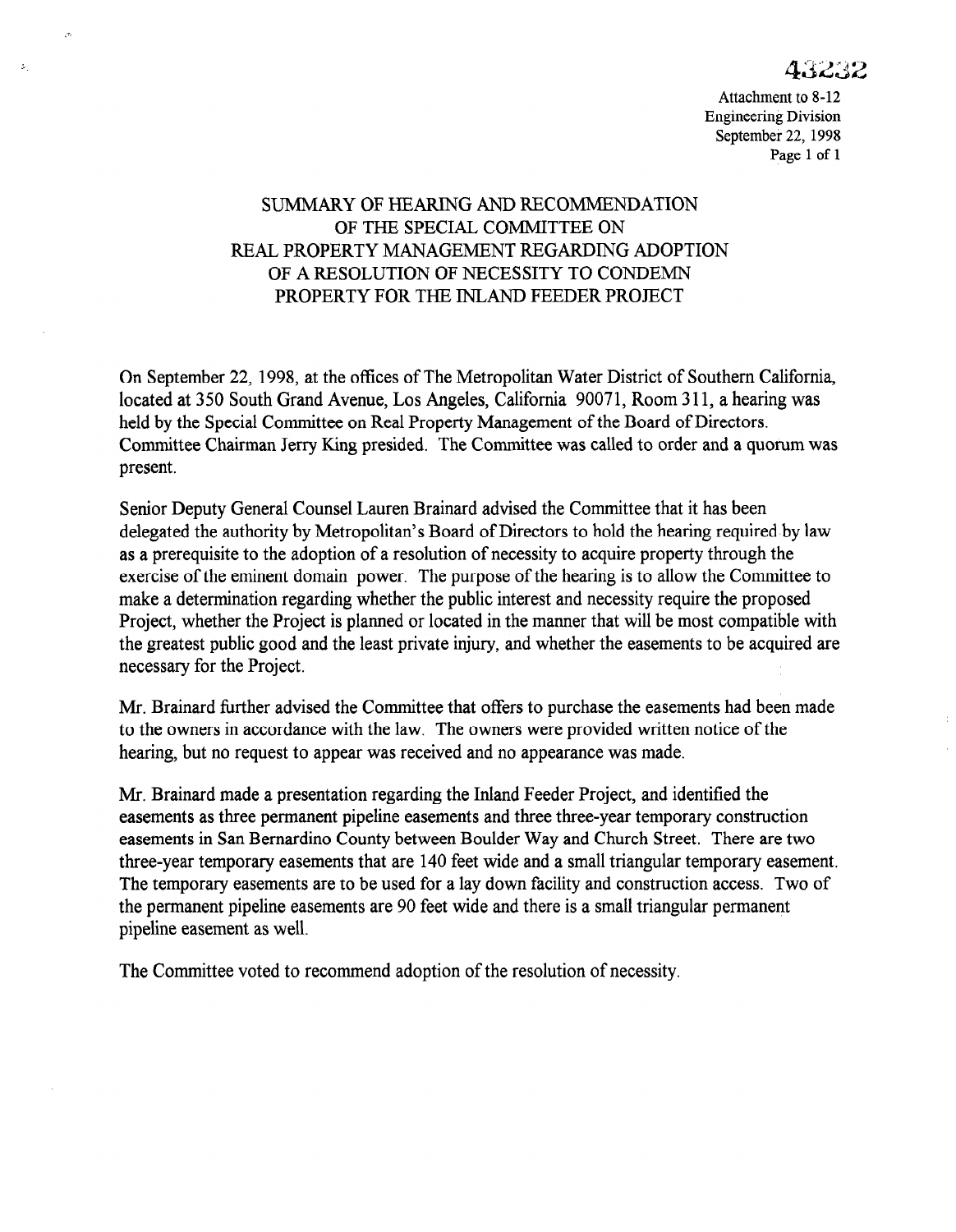### RESOLUTION 8611

# A RESOLUTION OF THE BOARD OF DIRECTORS OF THE METROPOLITAN WATER DISTRICT OF SOUTHERN CALIFORNIA DIRECTING THE CONDEMNATION OF CERTAIN PROPERTY SITUATED IN THE COUNTY OF SAN BERNARDINO (INLAND FEEDER PROJECT)

BE IT RESOLVED by the Board of Directors of The Metropolitan Water District of Southern California (the "District").

Section 1. The District's Board hereby finds and determines that the public interest and necessity require, for public use, the construction, operation and maintenance of water conveyance facilities ("Inland Feeder Project") in the County of San Bernardino for the transportation and distribution of water for use within the District's boundaries and that certain properties situated in the County of San Bernardino are necessary therefor.

Section 2. The temporary and permanent easements to be acquired for the public use set forth in section 1, above, consists of a parcels of land described in Exhibits A attached here  $\frac{1}{n}$  and  $\frac{1}{n}$  and  $\frac{1}{n}$  and  $\frac{1}{n}$  and shown on Exhibit  $\frac{1}{n}$  attached here to and  $\frac{1}{n}$ increto and morporated herein by

Section 3. The District's Board hereby declares its intention to acquire the  $\frac{\text{Section 3}}{\text{Section 3}}$ . The District s Doard hereby declares its intention to acquire the temporary and permanent easements described in Exhibits A and B attached, by proceedings in eminent domain as authorized by the Metropolitan Water District Act (Stats. 1969, Ch. 209, as amended).

Section 4. The District's Board hereby finds and determines that the proposed  $Section 4$ . The District s Board hereby finds and determines that the proposed</u> Project is planned or located in the manner that will be most compatible with the greatest public good and the least private injury.

Section 5. The District's Board hereby finds and determines that the temporary

Section 5. The District's Board hereby finds and determines that the temporary and permanent easements described in Exhibits A and B attached hereto are necessary for the proposed Project.

Section 6. The District's Board hereby finds and determines that the offer required by Government Code section 7267.2 has been made to the owners of record of the properties described in Exhibits A and B, attached hereto.

Section 7. The District's General Counsel is hereby directed to commence proceedings in the Superior Court of California, County of San Bernardino for the purpose of condemning and acquiring the temporary and permanent easements described in Exhibits A and B attached hereto, and to take such steps as may be necessary to secure an order of court permitting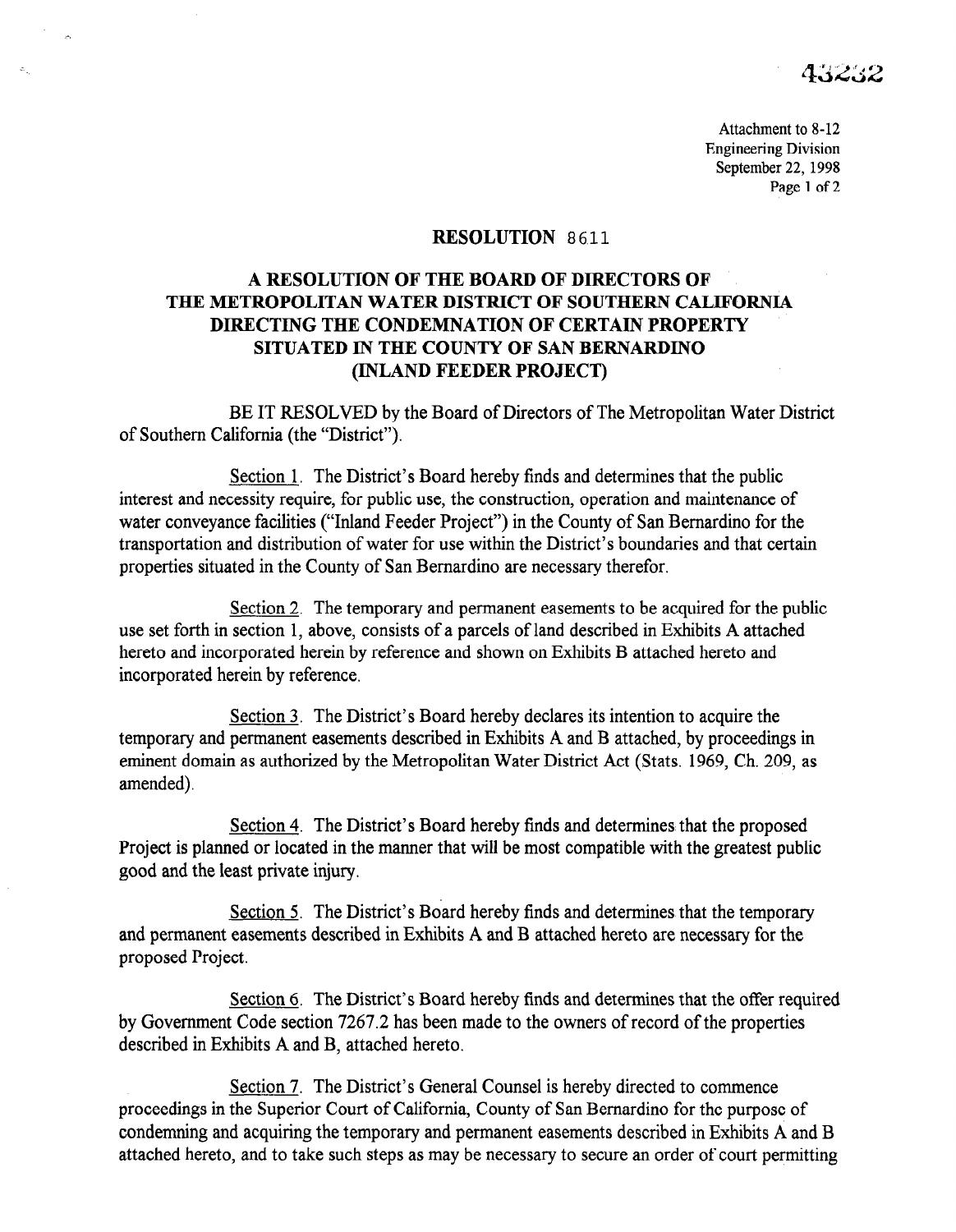the District to take possession of the easements described in Exhibits A and B attached hereto for the uses and purposes herein described. He is authorized to take such actions and steps as he deems necessary in connection with such proceedings, including the amending of the complaint to reduce the extent of the easements to be acquired so as to reduce the compensation payable in the action where such change could not substantially impair the construction and operation of the said public works, and to incur expenses necessary and incidental to the action.

I HEREBY CERTIFY that the foregoing resolution was adopted at the meeting of the Board of Directors of The Metropolitan Water District of Southern California held the 13th day of October, 1998, by vote of two-thirds of all its members, and I further certify that the foregoing is a full, true and correct copy of the resolution.

> Executive Secretary The Metropolitan Water District of Southern California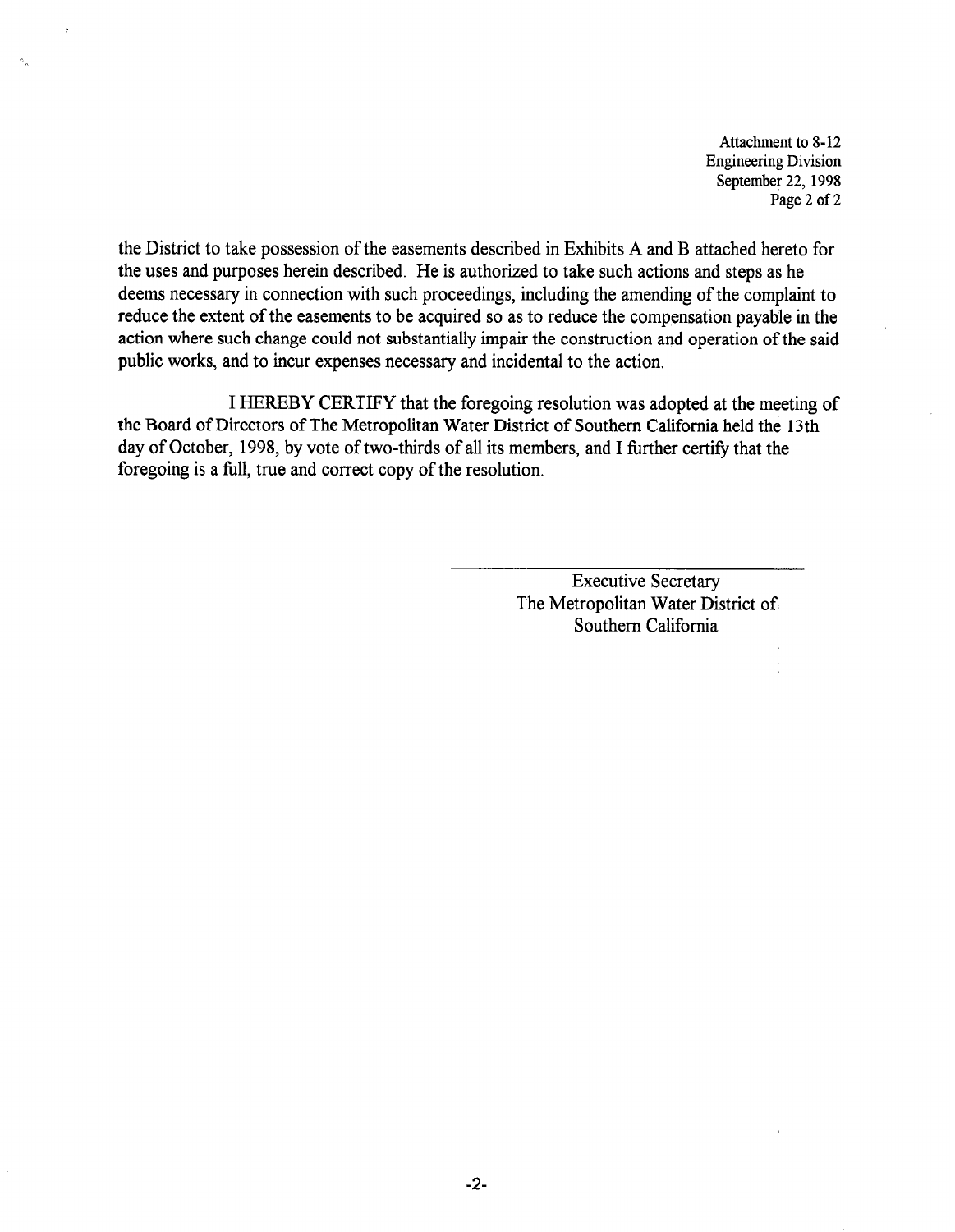# EXHIBIT A

1. Temporary easements for a term of three (3) years commencing on the effective date of an order for possession, in the property located in the County of San Bernardino, State of California, described herein as Parcel INFED1-28-270TEA1, INFED1-28-270TEA2, and INFEDl-2%280TEAl and as shown on Exhibit B, attached hereto, for purposes of construction of a water conveyance pipeline, and subject to the following conditions:

> Prior to termination of the easement, all facilities placed on the property by Metropolitan or its contractor shall be removed and the property and any improvements located thereon shall be restored or repaired to a condition as near as practicable to the condition that existed prior to Metropolitan's use of the easement.

2. A permanent easement to construct, reconstruct, maintain, operate, enlarge, remove, and replace a line or lines of pipe at any time and from time to time, for water transportation, with every appendage or structure necessary or convenient to be installed at any time in connection therewith, within the properties described herein as Parcels INFED l-28 270PEA1, TNPEDl-28-270PEA2 and INFEDl-28-280PEAl and shown on Exhibit B attached hereto and incorporated herein by reference.

These easements are subject to the following conditions:

No change to the existing grade or other modification of the topography of property affected by this easement shall be made without prior written consent of The Metropolitan Water District of Southern California.

No building or other structure of whatever nature shall be constructed or maintained upon any portion of the easement area. without prior consent of The Metropolitan Water District of Southern California.

No trees shall be planted within 15 feet of the centerline of any line or lines of pipe constructed within the easement area. Trees shall be permitted to be planted and maintained on the remaining portion of easement area; provided, however, if The Metropolitan Water District of Southern California should require use of the remaining portion of the easement area for replacement or relocation of its pipeline(s), or for a future pipeline, any such trees shall be removed by Owner and no trees shall be replanted within 15 feet of the centerline of the replaced, relocated, or future pipeline.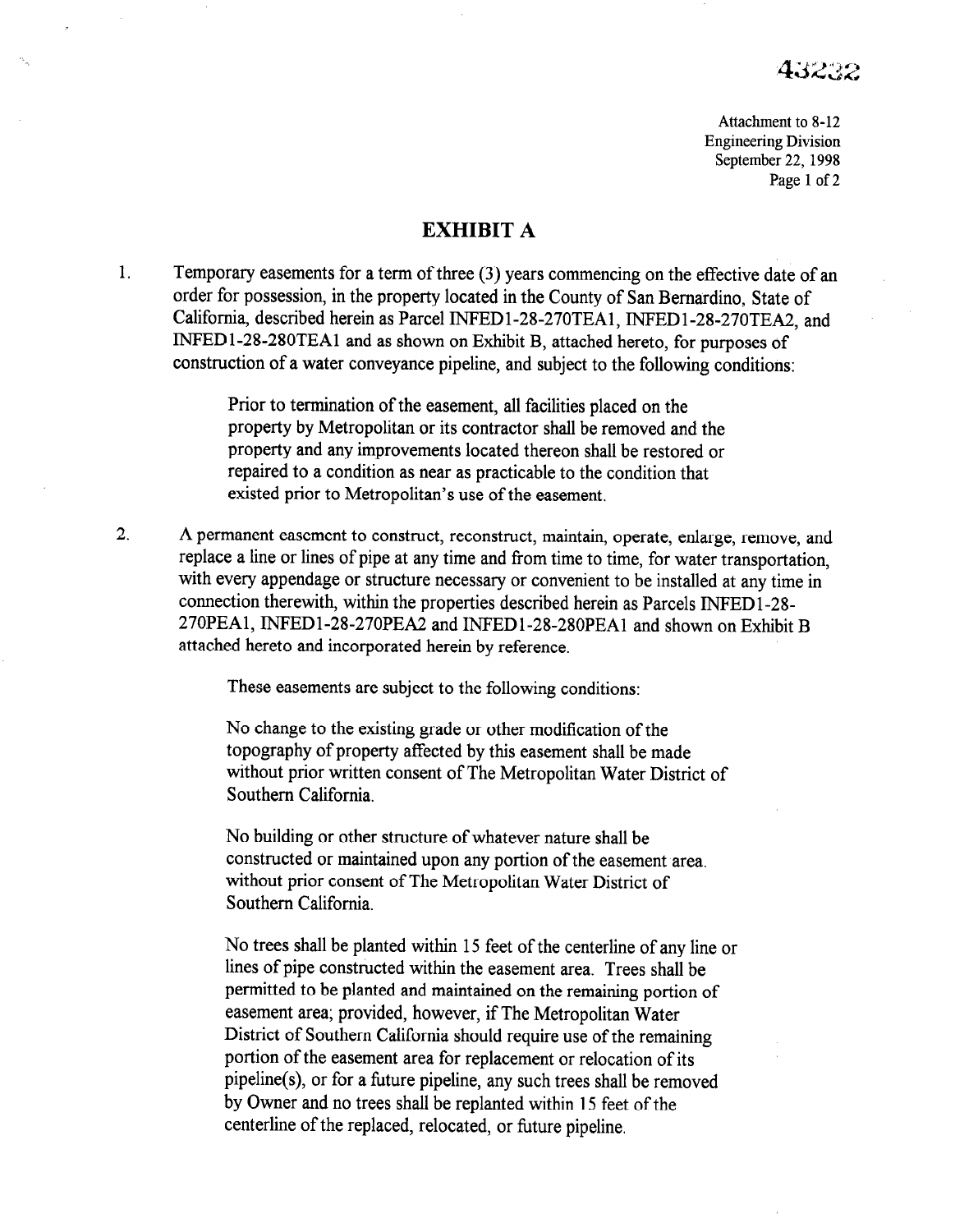$\bar{1}$ 

 $\frac{1}{3}$  $\hat{\boldsymbol{\theta}}$ 

Attachment to 8-12 Engineering Division September 22, 1998 Page 2 of 2

 $\hat{\boldsymbol{\theta}}$ 

Owner's access over and across this easement shall be reasonably maintained by The Metropolitan Water District of Southern California during the term of this easement.

 $\sigma_{\rm g}$ 

 $\mathcal{L}_{\mathcal{A}}$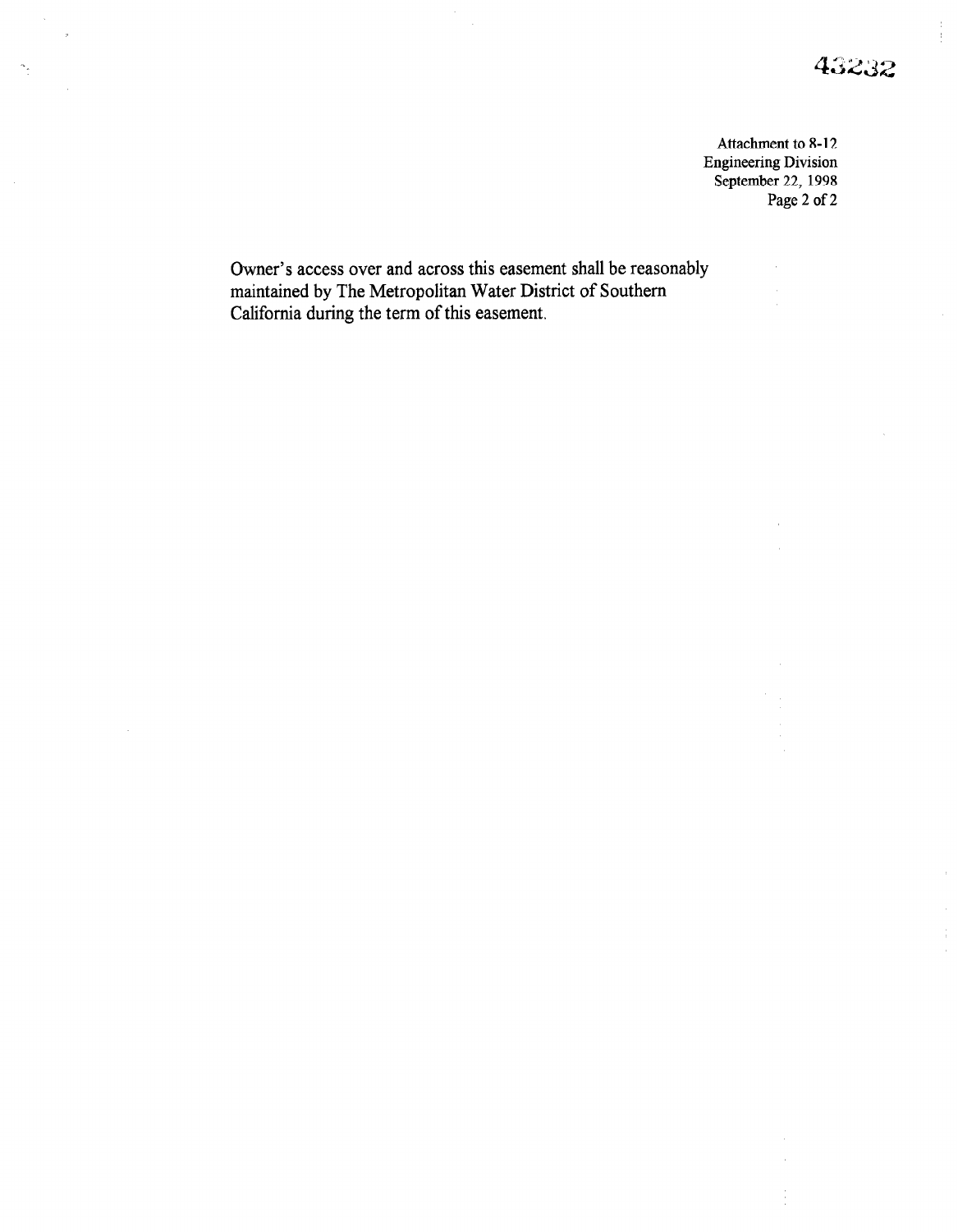$\sim$   $\sim$ 

# **ATTACHMENT**

### ASSESSOR'S PARCEL MWD PARCEL NO. PROPERTY OWNERS NO.

0291-053-04 and 0291-061- 041

INFED1-28-270TEA1,-TEA2, SP East Highlands, LLC, -PEA1 and -PEA2 Westerra East Highlands LP,

and E Highlands Rh Master Hoa

L,

 $\mathbf{a}_{\alpha}$ 

0291-053-01 **INFED1-28-280TEA1** and -PEA1

East Highland Acres

 $\mathcal{L}^{\text{max}}$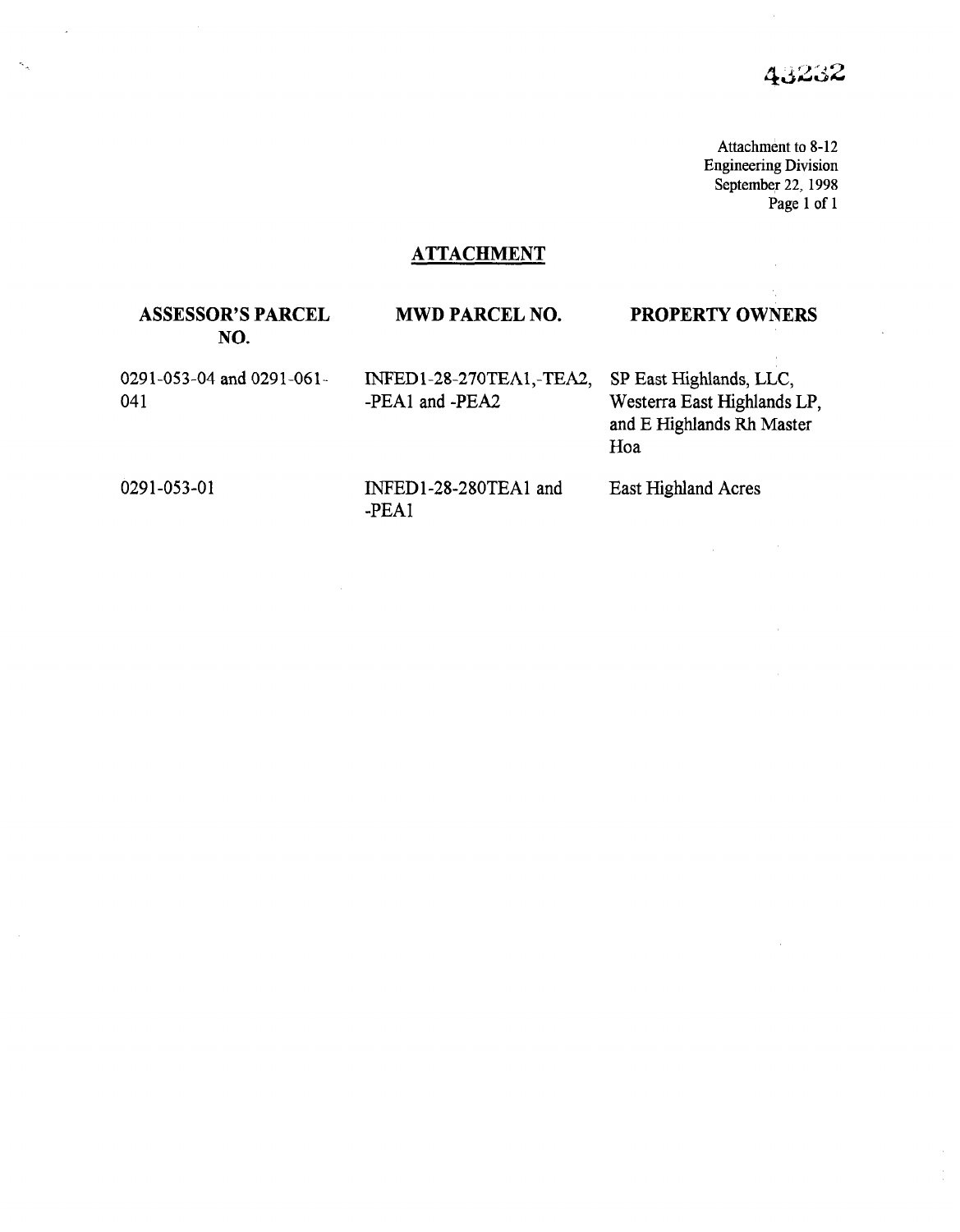### EXHIBIT A

INFEDl-2%270PEAl (Permanent Easement) S-P East Highlands, LLC, a California limited liability company

The southerly 90 feet of the east half of the southeast quarter of Section 3, Township 1 South, Range 3 West, San Bernardino Meridian, in the City of Highland, County of San Bernardino, State of California, lying within that certain parcel of land conveyed to S-P East Highlands, LLC, a California limited liability company as Parcel 17 by Grant Deed recorded December 19, 1997 as Document No. 19970465757 of Official Records of said County, as measured at right angles to the south line of said Section 3.

> INFED l-2%270PEA2 (Permanent Easement) S-P East Highlands, LLC, a California limited liability company

That portion of the southwest quarter of Section 2 Township 1 South, Range 3 West, San Bernardino Meridian in the City of Highland, County of San Bernardino, State of California lying within that certain parcel of land conveyed to S-P East Highlands, LLC, a California lying within that ecrtain parcel of failu conveyed to 5-1. East Fightanus, EEC, a Latiforma inflict habitly company as farcel 16 by Grant Dectric recorded December 1

Beginning at the southwest corner of said Parcel 18; thence northerly 60 feet along the westerly line southwest corner of said Parcel 18; thence normerly of feet and the westerly line of said Parcel 18; thence southeasterly to a point on the southerly line of said Parcel 18 said point being 65 feet easterly of said point of beginning; thence westerly 65 feet along said southerly line to the POINT OF BEGINNING.

Peter G. Wiseman, P.L.S. 6241

<u>date</u> Date



February 05, 1998

AL p:\.\legal\28\270pea1.doc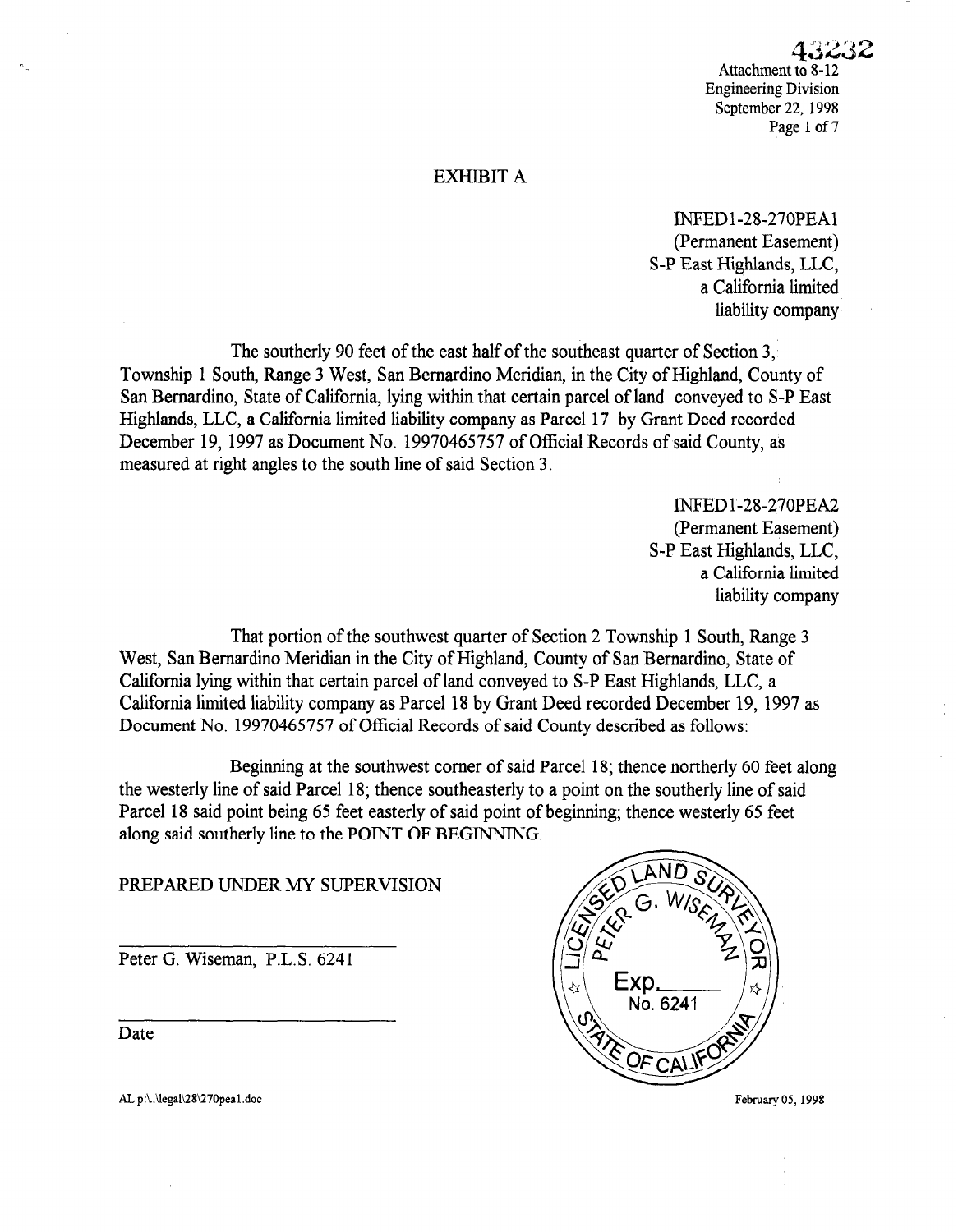

lsvrrwlinlandlrowlexhib/28/270peal .dgn

02/05/98 R.B./A.L.IPGW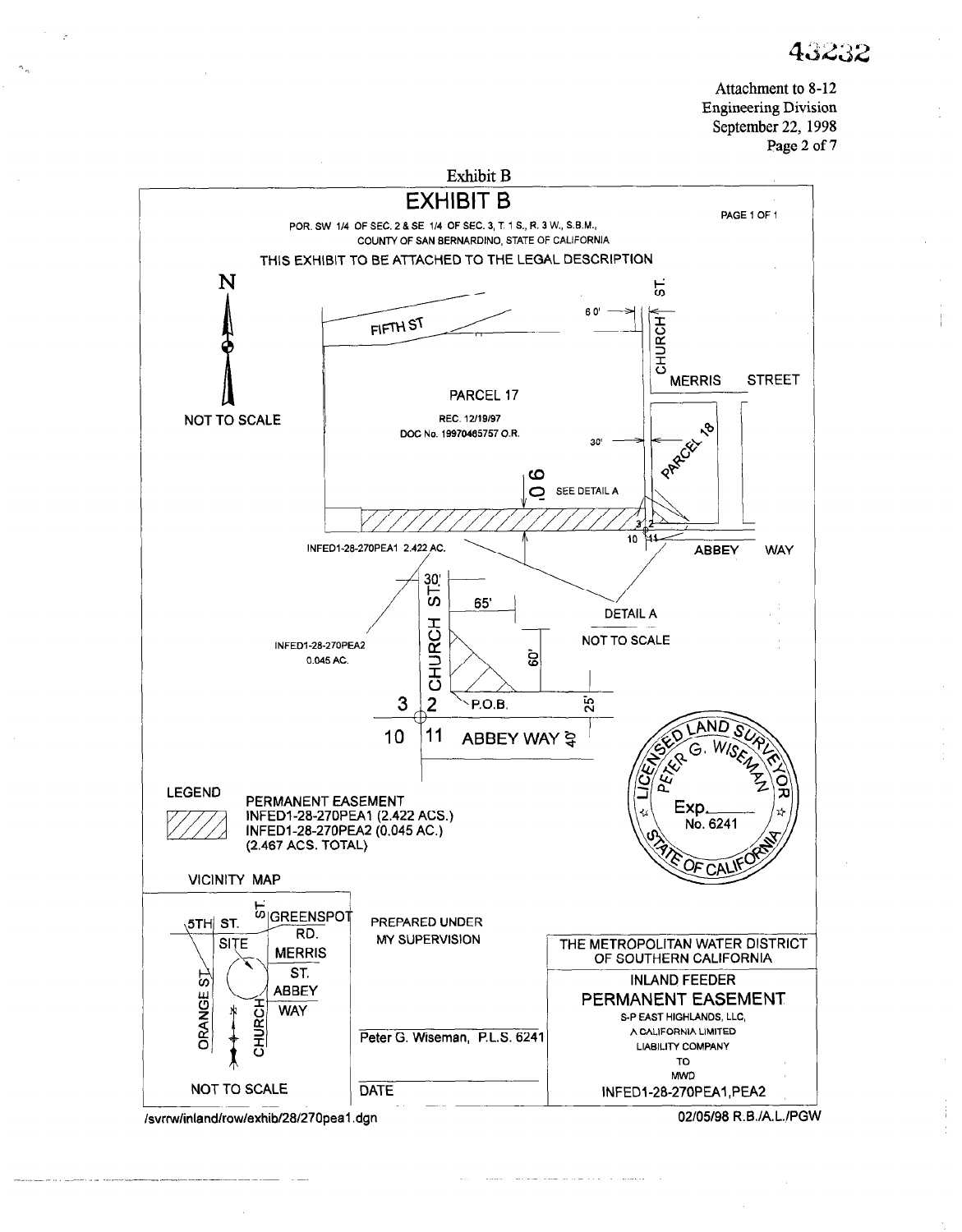# EXHIBIT A

INFEDl-2%270TEAl (Temporary Easement) S-P East Highlands, LLC, a California limited liability company

The northerly 140 feet of the southerly 230 feet of the east half of the southeast quarter of Section 3, Township 1 South, Range 3 West, San Bernardino Meridian, in the City of Highland, County of San Bernardino, State of California, lying within that certain parcel of land conveyed to S-P East Highlands, LLC, a California limited liability company as Parcel 17 by Grant Deed recorded December 19, 1997 as Document No. 19970465757 of Official Records of said County, as measured at right angles to the south line of said Section 3.

> INFED1-28-270TEA2 (Temporary Easement) S-P East Highlands, LLC, a California limited liability company

That portion of the southwest quarter of Section 2 Township 1 South, Range 3 West, San Bernardino Meridian, in the County of Highland, in the County of San Bernardino, State of San Bernardino, State of San Bernardino, State of San Bernardino, State of San Bernardino, State of San Bernardino, State  $C_1$  is a california lying with the certain parameter  $C_1$  and  $C_2$  is  $C_3$  and  $C_3$  and  $C_4$  and  $C_5$  and  $C_6$  and  $C_7$  and  $C_8$  and  $C_9$  and  $C_9$  and  $C_9$  and  $C_9$  and  $C_9$  and  $C_9$  and  $C_9$  and  $C_9$  a California lying within that certain parcel of land conveyed to S-P Highlands, LLC, a California limited liability company as Parcel 18 by Grant Deed recorded December 19, 1997 as Document No. 19970465757 of Official Records of said County described as follows:

Commencing at the southwest corner of said Parcel 18; thence northerly 60 feet commencing at the southwest corner of said Parcel 18, thence northerly bu reet along the westerly line of said Parcel 18 to the POINT OF BEGINNING; thence southeasterly to a point on the southerly line of said Parcel 18, said point being 65 feet easterly of said point of beginning; thence northerly 60 feet on a line parallel with and 65 easterly of, as measured at right angles to said westerly line of said Parcel 18; thence easterly 65 feet on a line parallel with and 60 feet northerly of, as measured at right angles to, the southerly line of said Parcel 18 to the POINT OF BEGINNING.

PREPARED UNDER MY SUPERVISION

Peter G. Wiseman, P.L.S. 6241 Peter G. Wiseman, P.L.S. 6241



 $\overline{\phantom{a}}$ Date

AL p:\.\legal\28\270tea1.doc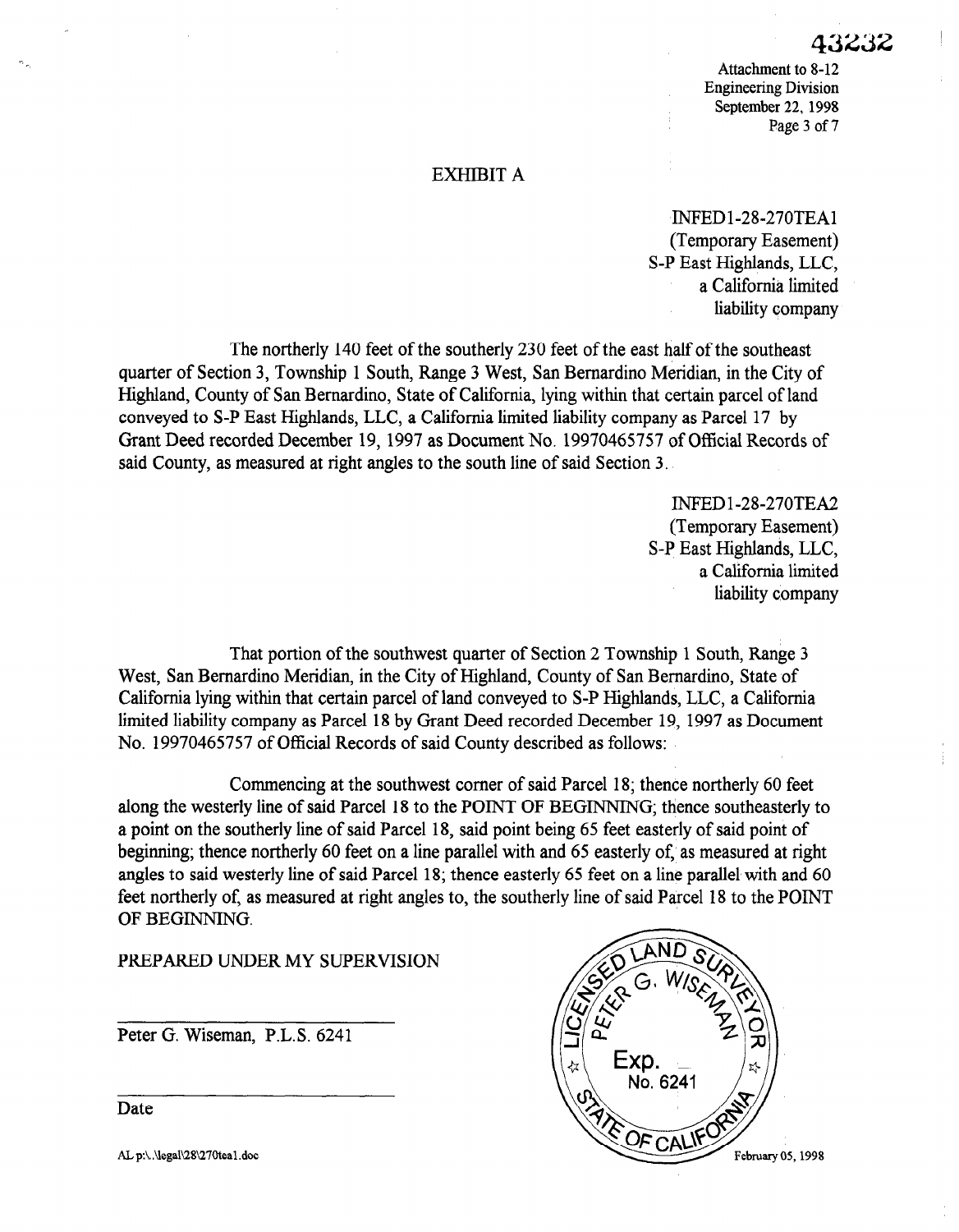### EXHIBIT A

INFED 1-2%280PEAl (Permanent Easement) East Highland Acres, a California General partnership

The southerly 90 feet of that portion of the west half of the southeast quarter of Section 3, Township 1 South, Range 3 West, San Bernardino Meridian, in the City of Highland, County of San Bernardino, State of California, conveyed to East Highland Acres by Corporation Grant Deed recorded November 30, 1989, as Document No. 89-450947 of Official Records of said County, as measured at right angles to the south line of said Section 3.

# PREPARED UNDER MY SUPERVISION

Peter G. Wiseman, P.L.S. 6241

Date

AL p:\..\legal\28\280pea1.doc February 03, 1998

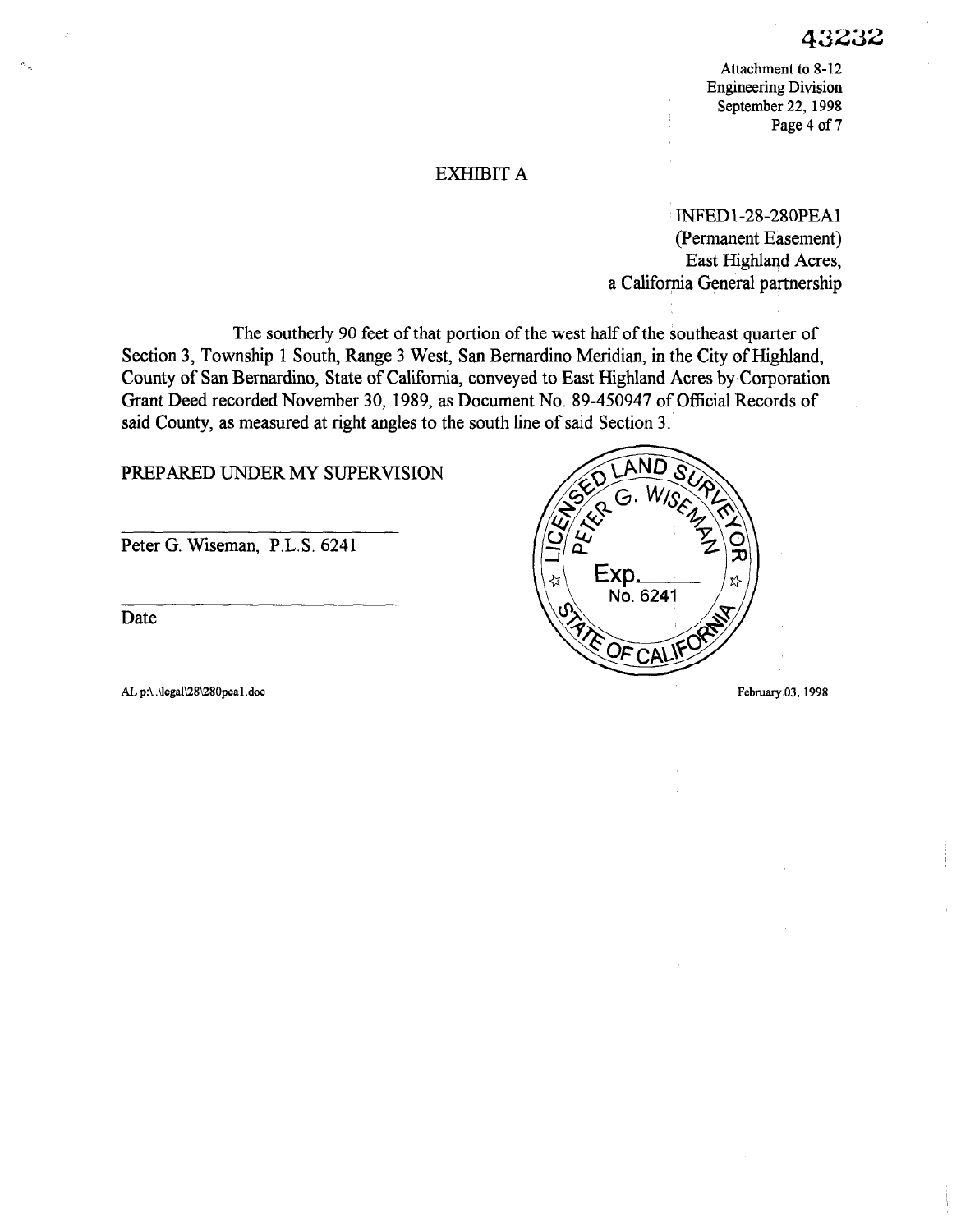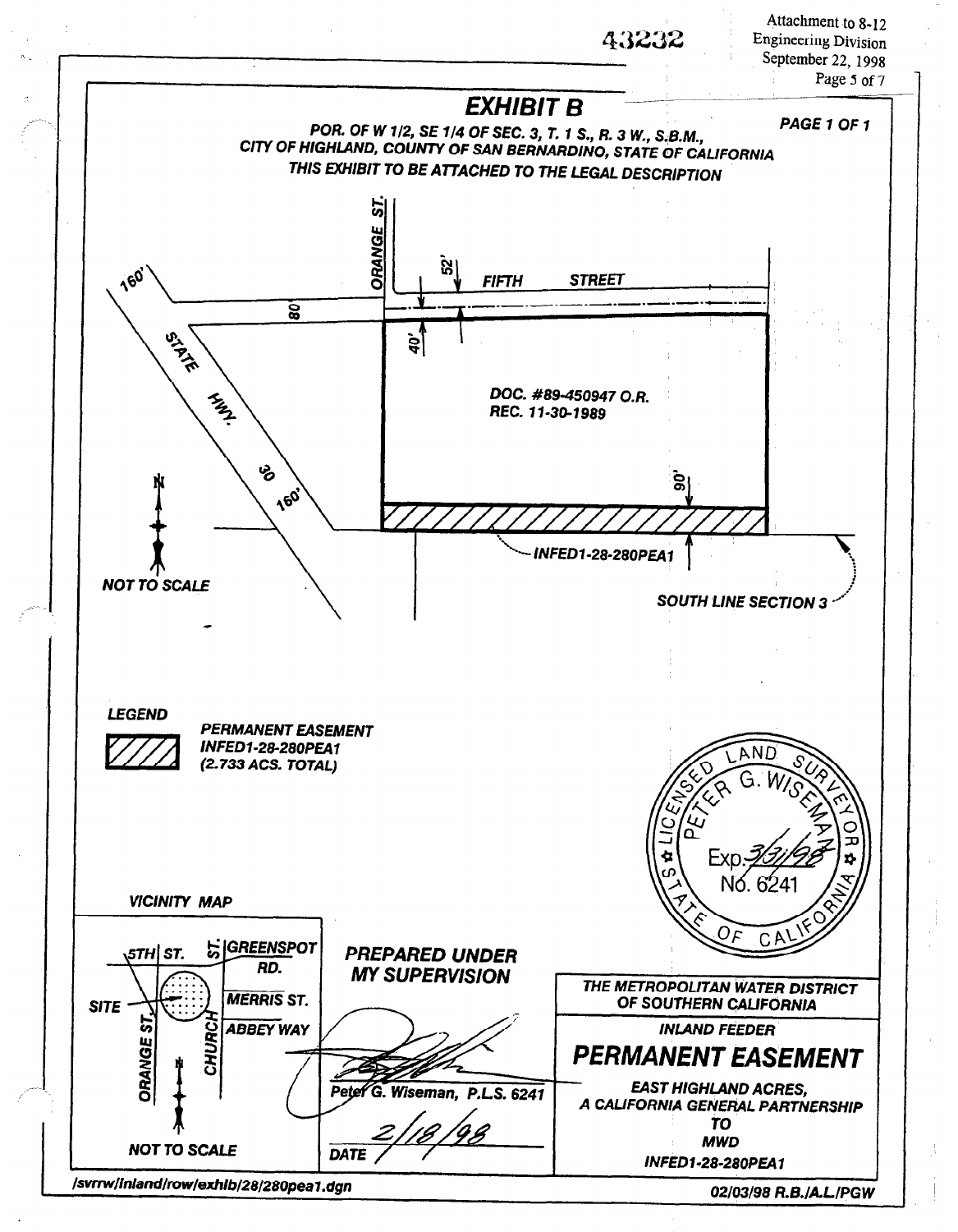# EXHIBIT A

'INFEDl-2%280TEAl (Temporary Easement) East Highland Acres, a California General Partnership

The northerly 140 feet of the southerly 230 feet of that portion of the west half of the southeast quarter of Section 3, Township 1 South, Range 3 West, San Bernardino Meridian, in the City of Highland, County of San Bernardino, State of California, conveyed to East Highland Acres by Corporation Grant Deed recorded November 30, 1989, as Document No. 89- 450947 of Official Records of said County, as measured at right angles to the south line of said Section 3.

### PREPARED UNDER MY SUPERVISION

Peter G. Wiseman, P.L.S. 6241

Date

 $P_{\mathcal{E}}$ Exp. No. 6241 OF CAL AL p:\.\legal\28\280tea1.doc February 03, 1998